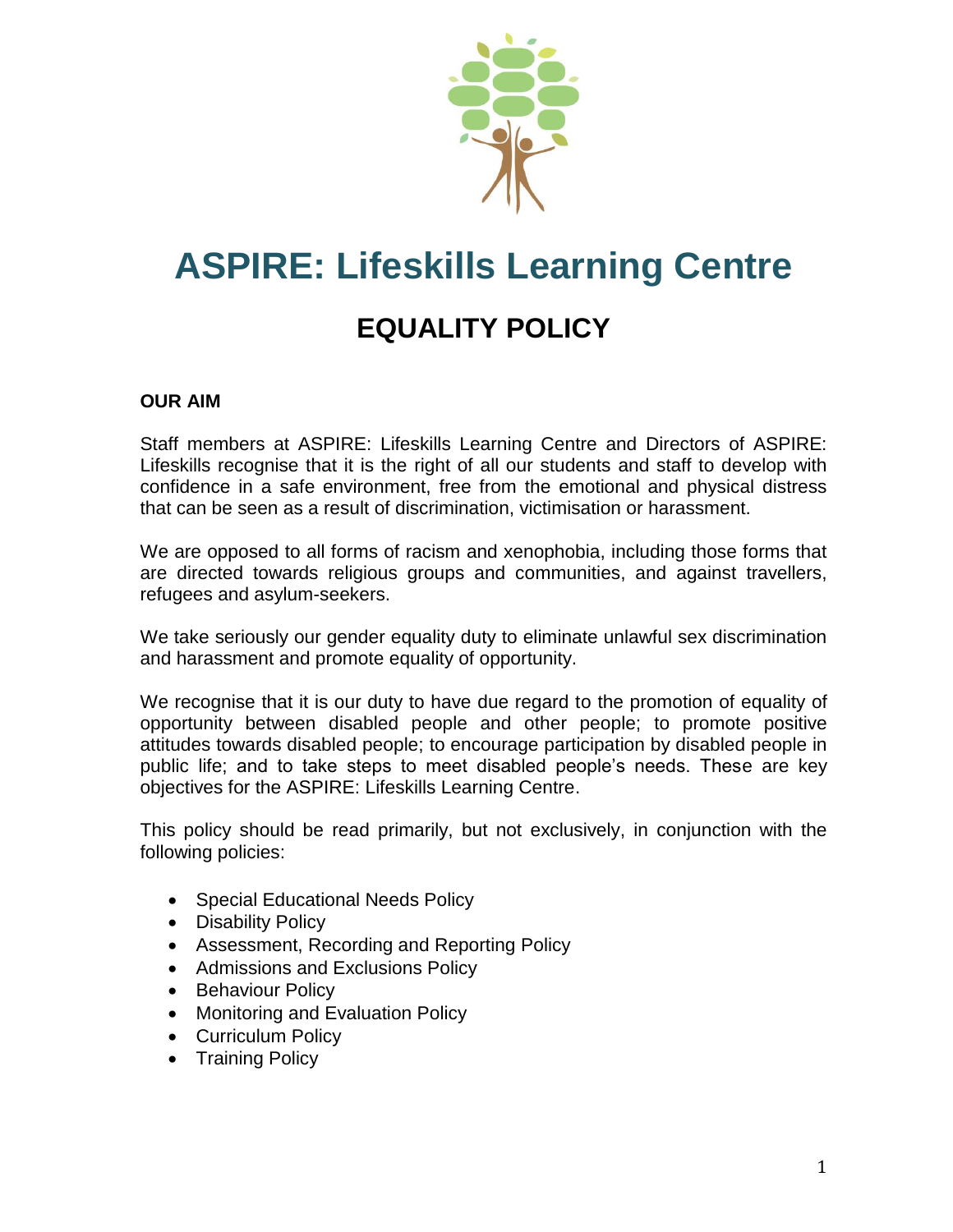### **GUIDING PRINCIPLES**

At ASPIRE: Lifeskills Learning Centre we:

- Are firmly committed to equality and diversity in relation to gender, age, race, disability, religion or belief, sexual orientation, gender reassignment, transgender and those who may be pregnant or recently had a baby.
- Recognise our responsibilities to both avoid discrimination and to promote equality for students, staff and others using the ASPIRE: Lifeskills Learning Centre facilities.
- Respect the religious beliefs and practices of all staff, students and parent/carers; and comply with all reasonable requests relating to religious observance and practice.
- Strive to ensure that our policies and services recognise and respond to the diverse needs of the young people who come to ASPIRE: Lifeskills Learning Centre; and that excellent learning experiences are universally available.
- Help every student to develop a sense of personal and cultural identity that, as far as is possible, is confident and open to change.
- Enable every student to be receptive to other identities, to value diversity and understand and respect others.
- Provide personalised learning for all students so that high standards of attainment for all students are secured.
- Aim to create a common sense of belonging and to develop the skills of participation and responsible action.
- Promote a positive and welcoming culture that ensures that all staff members and young people in our care are safe and supported to fulfill their potential.

# **ACTIONS**

ASPIRE: Lifeskills Learning Centre follows legislation relating to equal opportunities for employment including those introduced in the Equality Act 2010 and the duties identified in the Public Sector Equality Duties of 2011. We do not discriminate directly or indirectly, harass, or victimise; in relation to recruitment, terms and conditions, promotions, transfers, dismissal, training and employment practices. We do not discriminate towards the employment of staff on grounds of race, religion or belief or of gender, transsexual or transgender status, disability, legal sexual orientation, or age.

Staff may withdraw from teaching religious education and are not discriminated against for their religious opinions or practices.

## **RESPONSIBILITES**

The Directors are responsible for ensuring that ASPIRE: Lifeskills Learning Centre complies with legislation, and that this policy and its related procedures and strategies are implemented.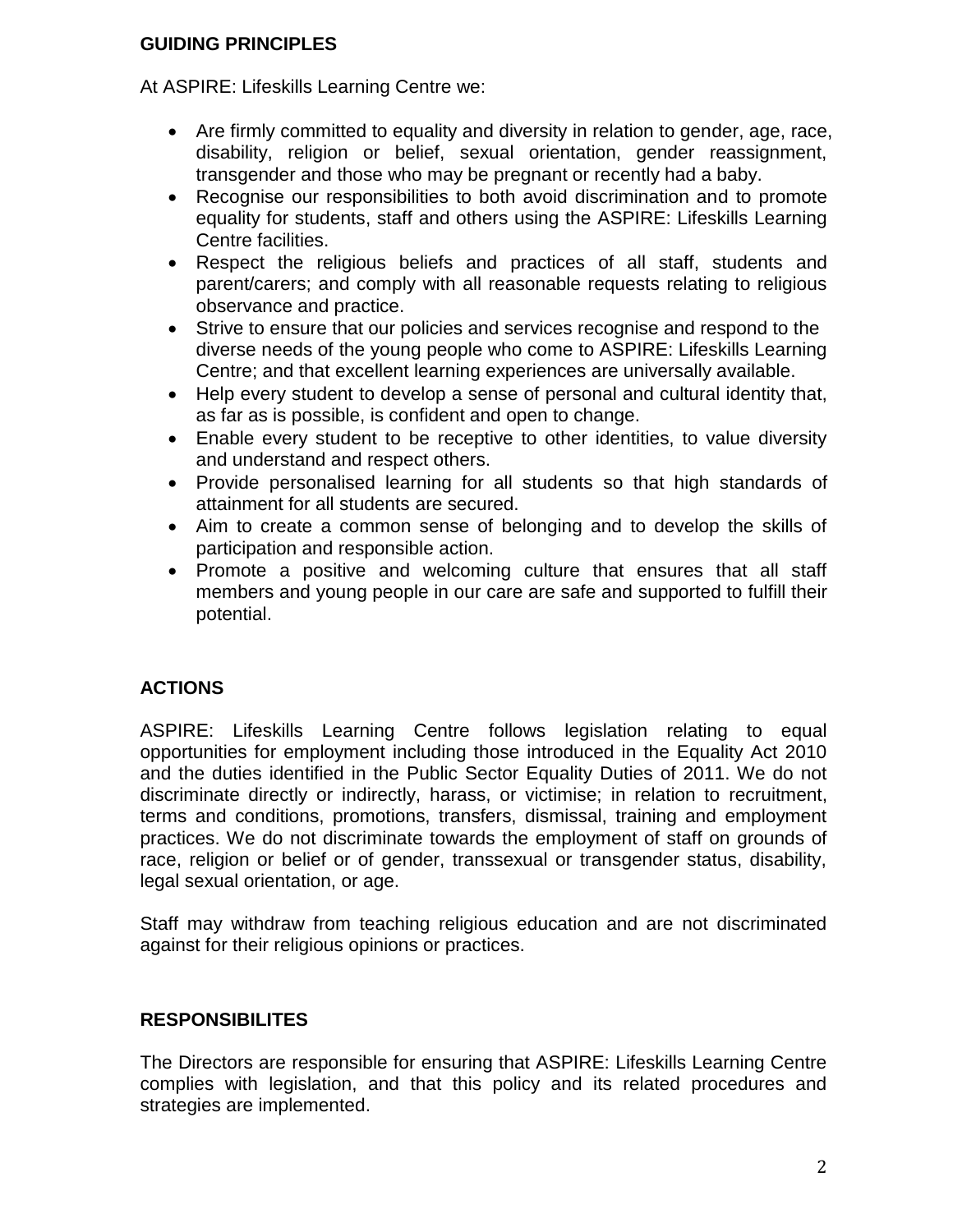The Head Teacher is responsible for implementing and monitoring the policy; for ensuring that all staff are aware of their responsibilities and are given appropriate training and support; and for taking appropriate action in any case of unlawful discrimination.

All staff share a responsibility for eliminating unlawful sexist, racist or disability discrimination or harassment and promoting equality of opportunity for all. Any incidents involving sexist, racist or disability harassment will be recorded internally, reported via the home-school link books or telephone calls to parent/carers. All staff members are expected to incorporate principles of equality and diversity into all aspects of their work.

Breaches of this policy will be dealt with as determined by the Head Teacher and Directors in line with current legislation.

Young people may report any racist incidents to any staff member.

### **Ways in which equality is promoted**

We do not discriminate against young people seeking admission with regard to how they are treated on the grounds of disability, sex, relationships, health, race, religion or belief. Our sole consideration is the ability of the ASPIRE: Lifeskills Learning Centre to meet students' needs. All students currently at the ASPIRE: Lifeskills Learning Centre have a diagnosis of autism. The ratio of boys to girls on our student role is in line with the gender imbalance generally seen in people who have a diagnosis of autism. Information on other disabilities is gathered through the admissions process in consultation with parents and from past records gathered from professionals.

The students at ASPIRE: Lifeskills Learning Centre have difficulties with communication and social interaction. People with autism typically have limited awareness of themselves or others, or of the intricacies of social relationships and the effects of their behaviours. We strive to enable all of our students, regardless of ability, ethnicity, religion or gender to participate fully in the life of the school. Individual differences, needs and abilities are respected and valued. Practical and meaningful opportunities for learning are regarded as essential; and active involvement and collaborative learning is encouraged to develop a sense of individual and group belonging and independence.

We ensure that we do not discriminate in the provision of teaching, allocation to classes, required standards of behaviour, dress or appearance; or in the provision of benefits, facilities or services.

We assess and monitor the achievements and attainment levels of minority groups of students including girls, and students from different racial groups through our monitoring and assessment procedures.

At ASPIRE: Lifeskills Learning Centre we respect and acknowledge the rights, feelings, needs and wishes of each student. We strive to maintain a positive environment, conducive to the development of each student's confidence and independence. In particular: